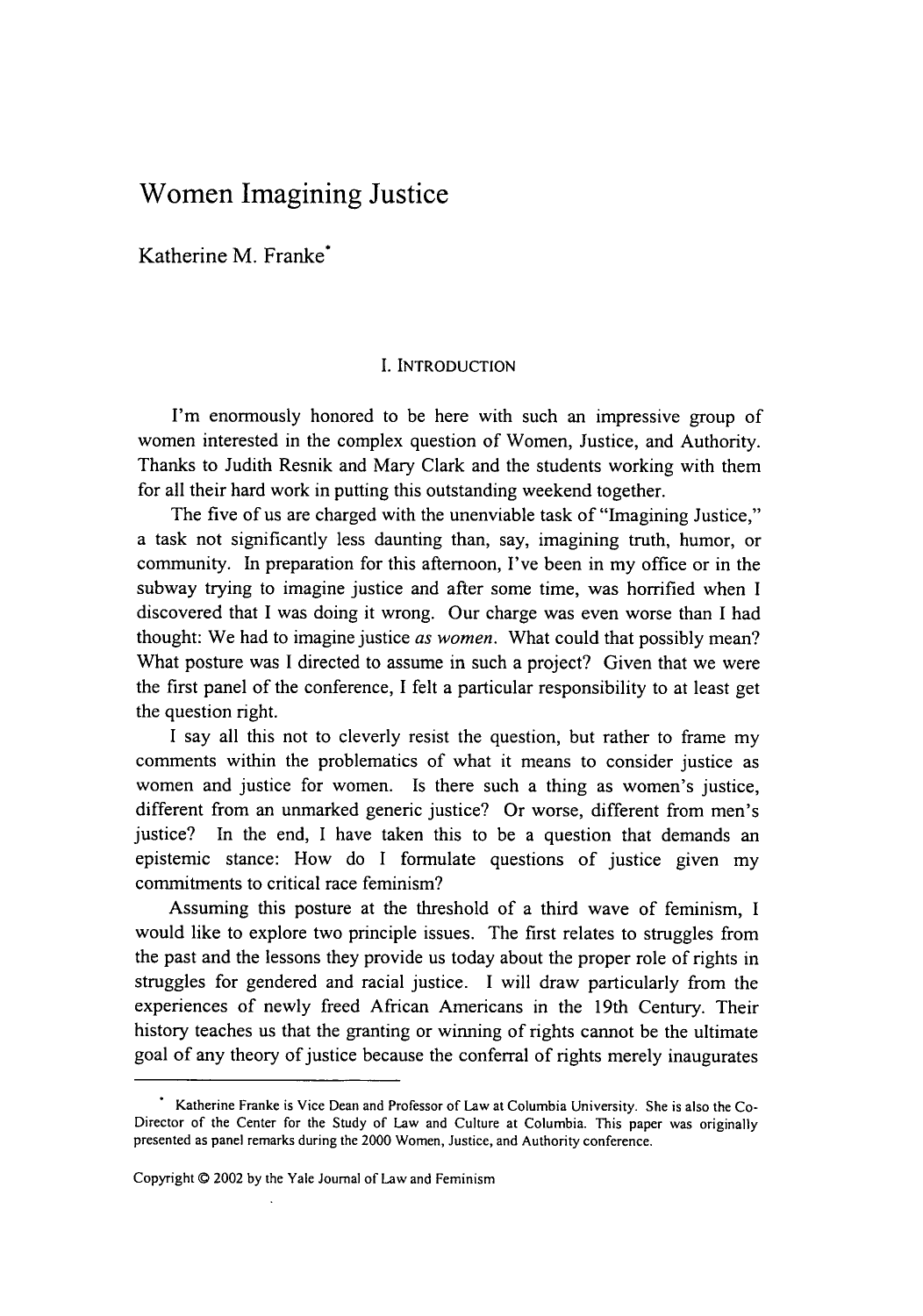a new regulatory relationship with the State, which provides us with a new place from which to battle structural hierarchy and subordination.

The second issue I wish to discuss is more of a challenge than a lesson, but it derives from the evolution of feminist theory, particularly feminist *legal* theory, over the last twenty years. My challenge to you is this: Heterosexual feminists need to revisit and reinvigorate a feminist politics of the erotic in which the female body is figured not only as a site of danger and a vector of reproductive responsibility, but restored as a source of pleasure, desire and intimacy. At the risk of leaving the mistaken impression that I have joined forces with post-feminists Katie Roiphe, Naomi Wolf, or Camille Pagliawhich I most certainly have not-let me share some thoughts with you about the usefulness of rights strategies before I elaborate further on how grim heterosexuality seems to have become for feminist legal theorists.

## II. FIRST, SOME THOUGHTS ABOUT RIGHTS

A robust theory of rights inevitably figures in any modem conception of citizenship and equality. This is certainly the case for theories of justice and authority for women. Whether it's the Equal Rights Amendment, suspect class status or statutory protections against sex discrimination, inevitably we are pulled in the direction of a rights-based formulation of what it means to achieve justice for women. In order to gain a better grip on just what a "rightscentered" approach to justice can get you, I recently spent quite a bit of time in archives in Mississippi and North Carolina, trying to understand what the granting of rights meant to newly emancipated African American people in the Reconstruction era. Their experiences provide important lessons for us today in framing questions of justice in rights-based terms.

As most of you well know, enslaved people were considered morally and legally unfit to marry. Notwithstanding this legal infirmity, many enslaved people lived as husband and wife and enacted their own marriage rituals such as jumping over broomsticks, and reciting vows such as "until death or distance do you part." Upon emancipation, the ability to marry was widely regarded as one of the most fundamental rights attendant to liberty. Newly freed people by the thousands went about legitimizing their previously unrecognized marriages. On the heels of the abolition of slavery most Southern states enacted laws that automatically married freed men and women who had been *living together as* husband and wife. These laws were laudable for the degree to which the law granted retroactive legal recognition of the integrity of enslaved peoples' marriages. Their self-executing nature relieved the freed people of the obligation to buy a marriage license, which often ran more than five dollars and was a prohibitive expense for most people.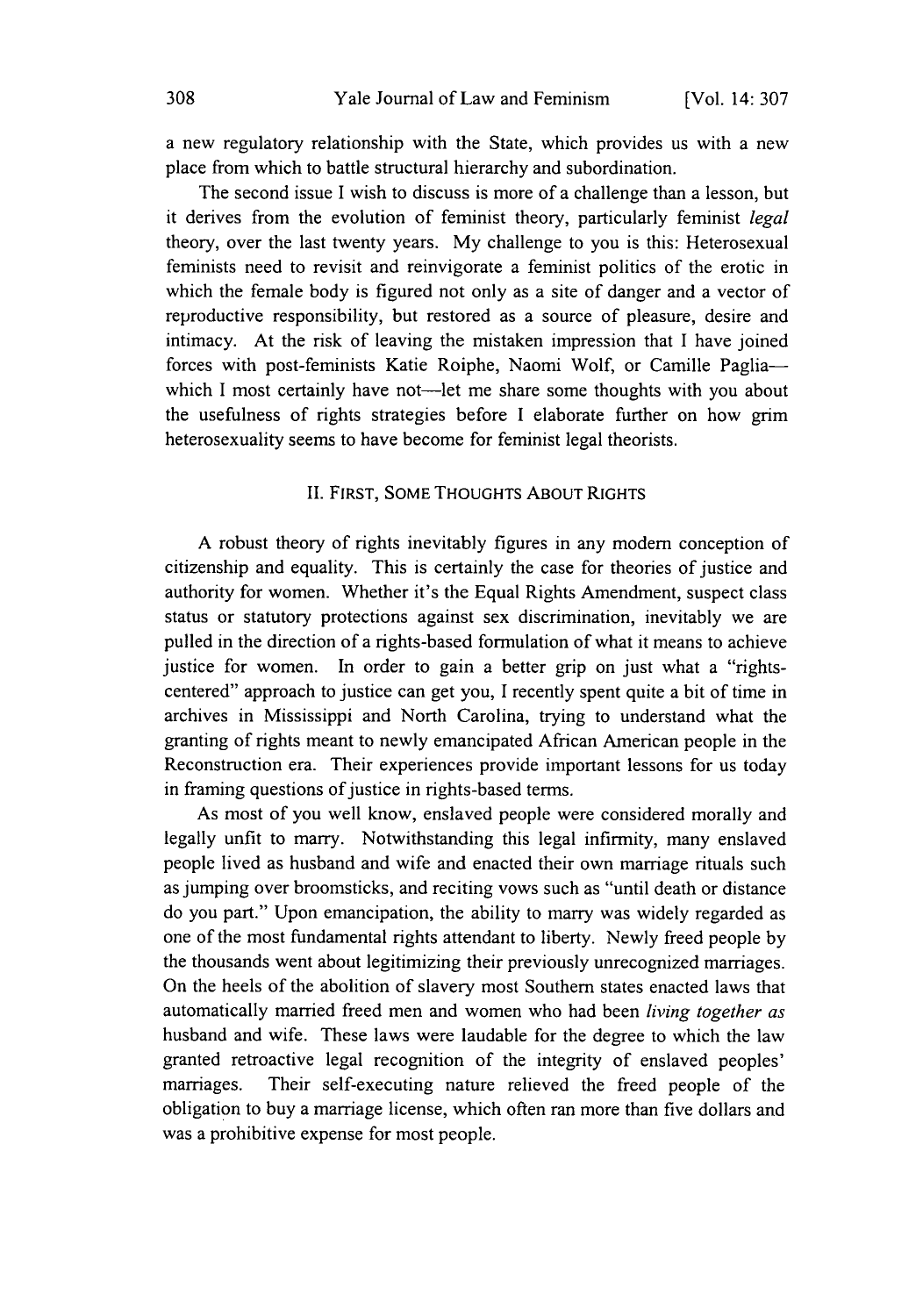The alacrity with which freed men and women exercised the marriage right was fueled in no small part by aggressive nudging from Freedmen's Bureau agents-federal agents charged with the task of easing the transition from enslavement to freedom for African American people. In the eyes of many Freedmen's Bureau agents, marriage was "the great lever by which the freed men and women are to be lifted up and prepared for a state of civilization," and its obligations of monogamy and support would impose the necessary sexual and moral restraint on a people believed to be quite primitive in their sexual ways.

After emancipation, many freed men and women continued to organize their intimate lives according to an array of acceptable arrangements. The spectrum of intimate relationships enslaved people entered into prior to emancipation were used as evidence of the widely held belief among white people that freed men and women were morally depraved. In addition to more traditionally monogamous long term unions, slave societies entertained an array of acceptable adult relationships from sweethearting to taking up to trial marriages. Some of these relationships included conceiving and raising children and some did not. Many white people found one additional complication to emancipation quite difficult to identify with: As families and couples separated by slavery reunited at the close of the Civil War, many African American people found themselves with more than one spouse. Over the course of one's enslavement, one might be married several consecutive times as husbands and wives were sold away, and thought never to be seen again.

Once reunited, many freed women and men were untroubled by the thought of having more than one spouse, lover, or provider for the children-yet the Freedmen's Bureau thought differently and forced people to choose one and only one spouse. If you refused to choose, they would do it for you, or you were turned over to the local authorities for criminal prosecution.

Thus, this period of African Americans' inauguration into the realm of marital rights was cause for celebration, confusion, and, for many, pain. Freedmen's Bureau records, as well as the original criminal court records in Mississippi and North Carolina, show that with the granting of the right to marry came a rather aggressive campaign of criminal enforcement of bigamy, adultery and unlawful cohabitation laws against African Americans who failed to conform their intimate lives to the strict script that Victorian marriage laws dictated. Mistakenly believing that freedom included the freedom to organize their intimate lives as they wished, some freed men and women affirmatively rejected the legal limitations imposed by marriage. Others were unaware that they had been automatically married by law and that their new legal status required them to use divorce laws to end those marital unions. Instead, they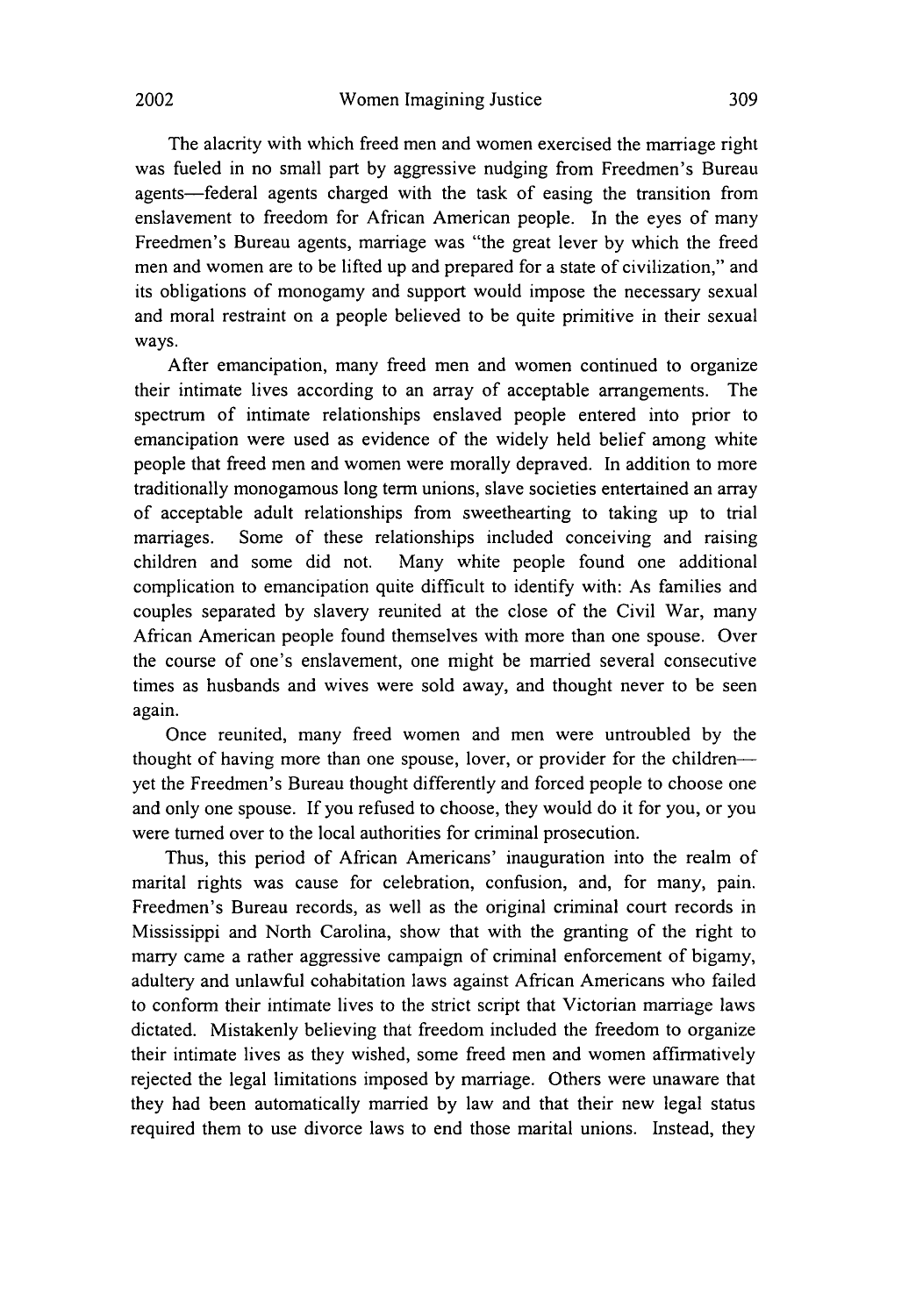merely walked away from failed relationships and took up with someone new-an action that left them vulnerable to adultery or bigamy prosecution.

In addition to the belief that robust compliance with marriage laws would civilize the freedmen, state officials had other incentives to aggressively enforce marriage laws against African Americans. First, with marriage came a statutory duty to support dependents, whereby responsibility for the financial support of indigent wives and children was shifted from the state to black men. Second, in states like Mississippi, bigamy was a felony and upon conviction one was automatically disenfranchised-a penalty felt acutely by newly enfranchised African American men. Third, southern planters were badly in need of an inexpensive labor force that could do the agricultural work that enslaved people had previously done for free. A convict leasing system was promptly put into place in the immediate post bellum period, such that planters could lease prisoners very cheaply from the state to plant and pick cotton and other crops. During this period, the aggressive criminal enforcement of marriage and vagrancy laws against African American men served to populate state prisons with black men who could be leased out to their former masters under conditions usually worse than slavery.

There is much more I could say about the complexities of freed men and women's "enjoyment" of the right to marry in the immediate post bellum period. Suffice it to say for now that the granting of marriage rights for African Americans was at best bittersweet. Many people, men in particular, experienced their new status as rights holders as one that enabled a new regulatory relationship with the state that was quite punitive in nature.

This history teaches us that rights-based strategies are not to be abandoned, but must always be regarded as provisional. Their success cannot deliver the demise of structural subordination, but instead provides us with a new place from which to negotiate power, domination, and hierarchy with new tools.

## III. SEX

My study of the experiences of African Americans in the immediate post bellum period taught me something else as well. Both enslaved and newly emancipated African American women were quite creative in organizing their lives in such a way as to find pleasure, companionship and assistance in raising children from various sources. An African American woman's lovers were not necessarily the persons with whom she chose to live, and she may or may not have chosen to raise her children with their biological father. The most desirable lover was not always the best provider, and many women preferred pooling of resources among various groupings of adults and children as the best way to meet these complex needs. Thus, these women found sweethearting, taking up, trial marriages, and non-monogamy to be preferable in many cases to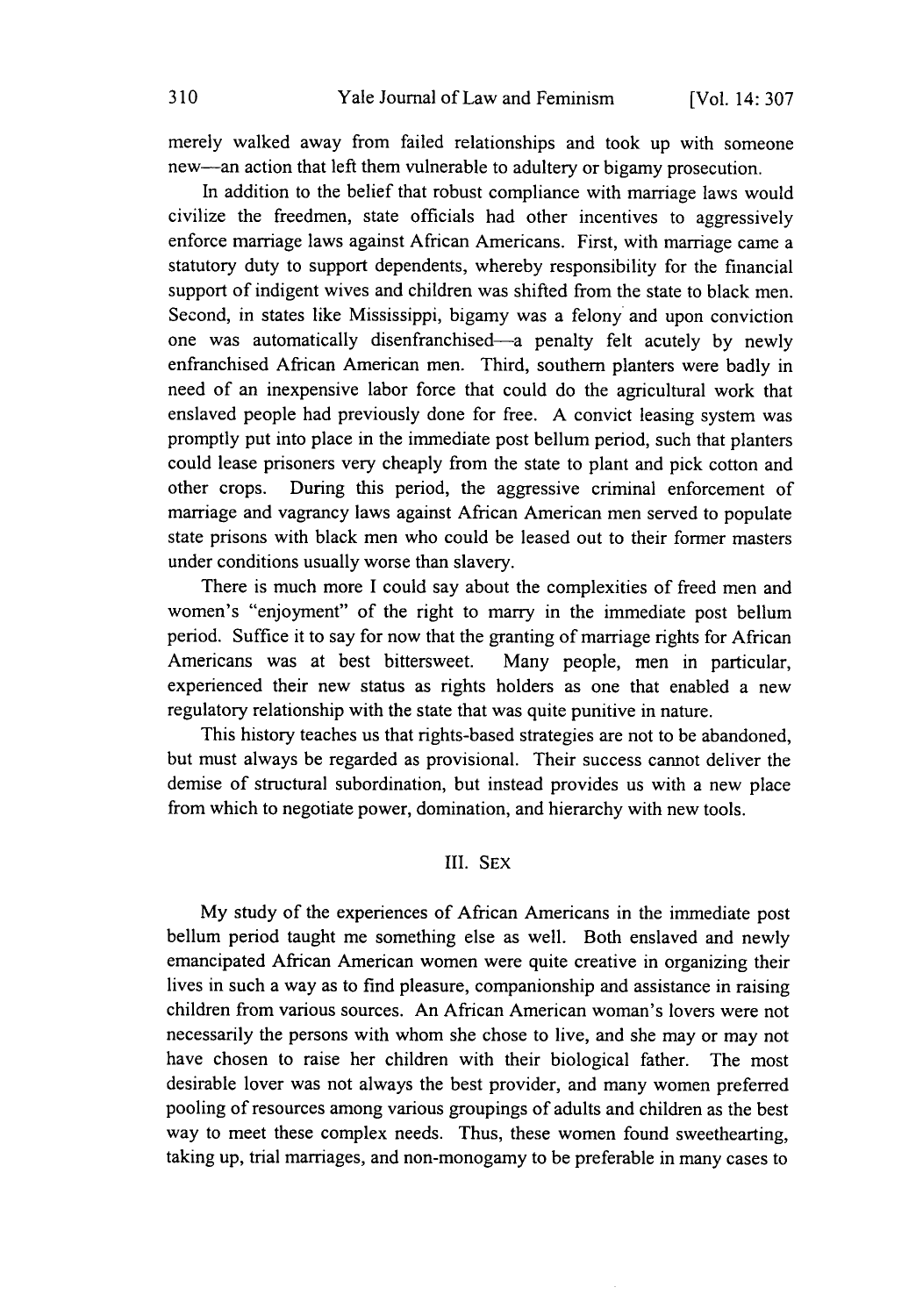conforming to Victorian expectations that all needs be satisfied in one family form. For a short time, these women actively explored a different kind of intimate and sexual citizenship than that which we imagine today.

Today we celebrate victories that were unimaginable to women in the 19th century or even twenty years ago. Feminists can boast having achieved a kind of hegemony over the terms of the debate regarding a set of social practices identified as central to women's subordination. Sexual harassment in the workplace is uniformly regarded as a form of sex-based discrimination, and the deeply gendered nature of domestic violence is now so broadly accepted that Congress enacted the Violence Against Women Act. The cultural debate over whether these practices are sex out of control or gender-based power seem to have been won by the power side of the argument.

When feminists, particularly legal feminists, talk about sex and the female body these days, the conversation inevitably arcs in one of two directions: sex as danger-(domestic violence, sexual harassment, rape) or sex as reproduction (leading to problems that arise from having and rearing children). I do not want to deny the importance of these issues to women; rather I prefer to highlight what they seem to have crowded out in recent years. Curiously, since the end of the so-called "sex wars" in the 1980's, it seems that straight feminists have ceded to queer theorists the job of imagining the body as a site of pleasure, intimacy, and erotic possibility. Indeed, after sitting through so many conferences in which the topic of hetero-sex is so quickly transposed to one of injury, danger, and responsibility, I feel like I have encountered the most persuasive argument in favor of a biological explanation for sexual orientation: What straight woman would actually choose to be heterosexual if it weren't hard wired?

In 1982, Gayle Rubin wondered whether feminism was *best* equipped to analyze and address gender-based subordination, and mused that it may *not* be an adequate or appropriate discourse to analyze sexuality. Yet, I do not think we should give up on feminism so easily. I think it is time that feminists reclaim the body as a site of erotic pleasure and intimacy and move these issues back into the center of our theories of sexual citizenship. Martha Fineman has done an outstanding job of decoupling relationships grounded in dependency from those that have an erotic connection, provoking a radical rethinking of motherhood. But too few of us, as feminists, have stepped in to retheorize the erotic and other intimate adult relationships that end up as the residue of Fineman's work.

Welfare reform, demands for childcare, restructuring of the relationship between work and leisure, and reform of the institution of marriage, including adultery and, yes, monogamy could all be opportunities for feminists to argue for the fundamental importance of intimate and erotic attachments that defy the